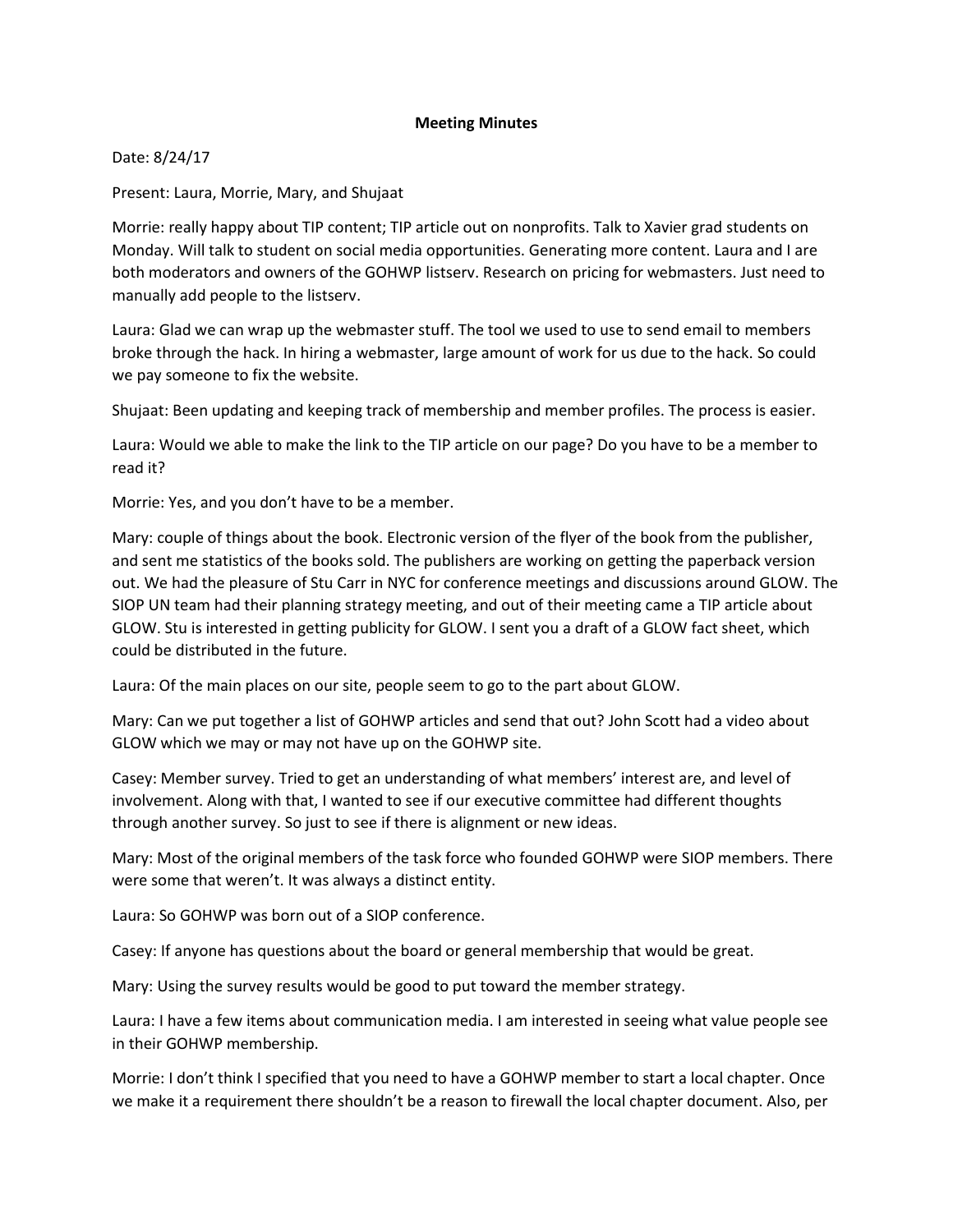an earlier question, adding resources to the website is easy enough, provided we're just doing a bibliography. As long as we keep the publications on one page for resources, that shouldn't be a problem or issue.

Casey: Climate that we are in, and it's an avenue for information or resource, so perhaps we could be a voice for that climate. What the organization can provide in that space.

Laura: I want GOHWP the first place for people to look for HWP. Where do we draw the line with political news, disasters, and HWP?

Morrie: I have tried not to make our posts online overtly political and instead used them to help people think about what HWP "brings to the table" when humanitarian crises emerge.

Mary: Good starting point to have a call for action from other HWP related organizations. To Morrie's point about people and what we can do is a great step.

Laura: registering the organization. I'm trying to put together an onboarding kit for the next chair. What were we thinking for the next election? Pattern is a bit concerning for me in terms of why people aren't accepting leadership positions.

Mary: If we are not formally registered, we are an organization in name only.

Laura: We have definitely had problems in sourcing candidates. Are we not ready to register?

Mary: definitely is a possibility that we are not ready.

Laura: If we could all come back with 2-3 names that we would want to reach out to for executive board roles?

Mary: Let's do that.

Laura: It would help for the board members to have some basic knowledge of HWP.

Mary: The membership has grown steadily which is great. The next level of chairs will be instrumental to taking GOHWP to the next level.

Shujaat: The membership number on Facebook may not be legit compared to the number on the site.

Laura: Let's reach out to people to gauge interest. It's challenging to be a chair. It's been a good growth opportunity for me. Morrie, can you add the part about one or more being a member of GOHWP, on the site and chapter guide?

Mary: If you have a fact sheet or flyer about the chapter guide that would be useful for getting the word out.

Laura: I was actually thinking of redesigning the GOHWP flyer that we have, like a one pager?

Casey and Mary: We can work on the flyer.

Laura: Morrie, would you want to lead the effort for piloting the site for Xavier?

Morrie: Yes